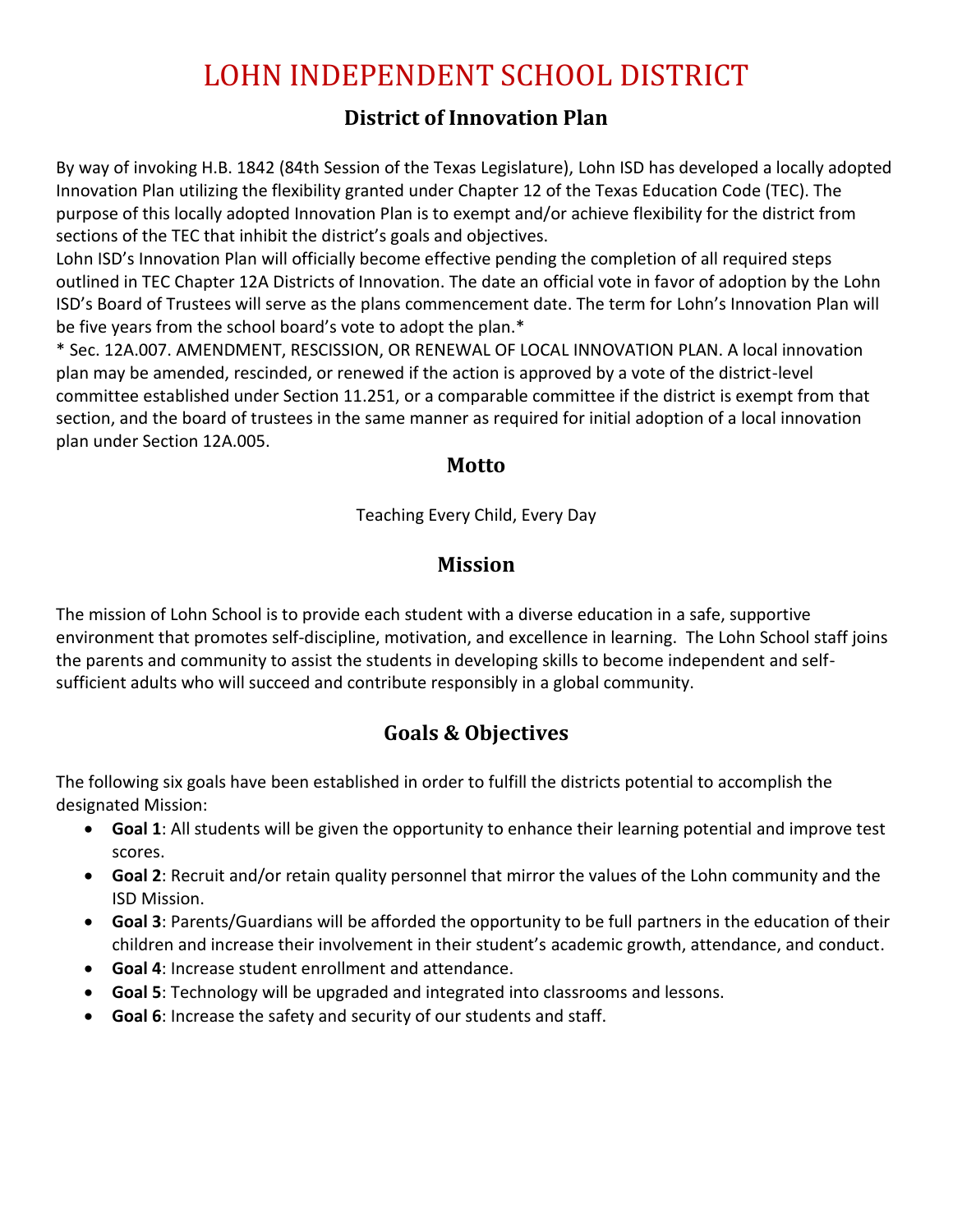# **Timeline of Events**

| <b>Event/Activity</b>                                                   | <b>Organization/Group</b>               | <b>Date Conducted</b> |
|-------------------------------------------------------------------------|-----------------------------------------|-----------------------|
| <b>District of Innovation Discussion</b>                                | <b>Board of Trustees</b>                | 3/8/2017              |
| <b>District of Innovation Committee</b><br>Established                  | <b>District of Innovation Committee</b> | 4/19/2017             |
| <b>Committee Meeting</b>                                                | <b>District of Innovation Committee</b> | 5/6/2017              |
| <b>Committee Meeting</b>                                                | <b>District of Innovation Committee</b> | 5/26/2017             |
| <b>District of Innovation Public Hearing</b>                            | <b>School Community</b>                 | 5/10/2017             |
| Plan posted to district website                                         | <b>District of Innovation Committee</b> | 5/31/2017             |
| <b>District Advisory Committee meeting</b>                              | <b>School Community</b>                 | 6/29/2017             |
| School Board vote to adopt plan                                         | <b>Board of Trustees</b>                |                       |
| District Innovation Plan filed with<br><b>Commissioner of Education</b> | <b>District of Innovation Committee</b> |                       |

# **District of Innovation Committee**

| <b>District/School Community Position</b> | <b>Name</b>                   | <b>Signature</b> |
|-------------------------------------------|-------------------------------|------------------|
| Superintendent                            | Leon Freeman                  |                  |
| Principal                                 | <b>Steven Coston</b>          |                  |
| <b>Technology Director</b>                | Virginia Moore                |                  |
| Teacher                                   | <b>Kellie Greer</b>           |                  |
| Teacher                                   | <b>Tammy Shapland-Perkins</b> |                  |
| <b>Teacher</b>                            | Linda Fore                    |                  |
| Teacher                                   | Jim Altieri                   |                  |
| <b>Teacher</b>                            | <b>Austin Simpson</b>         |                  |
| Teacher                                   | <b>Melody Hashberger</b>      |                  |
| Teacher                                   | Rebekah Chew                  |                  |
| <b>Community Member</b>                   | James Marshall                |                  |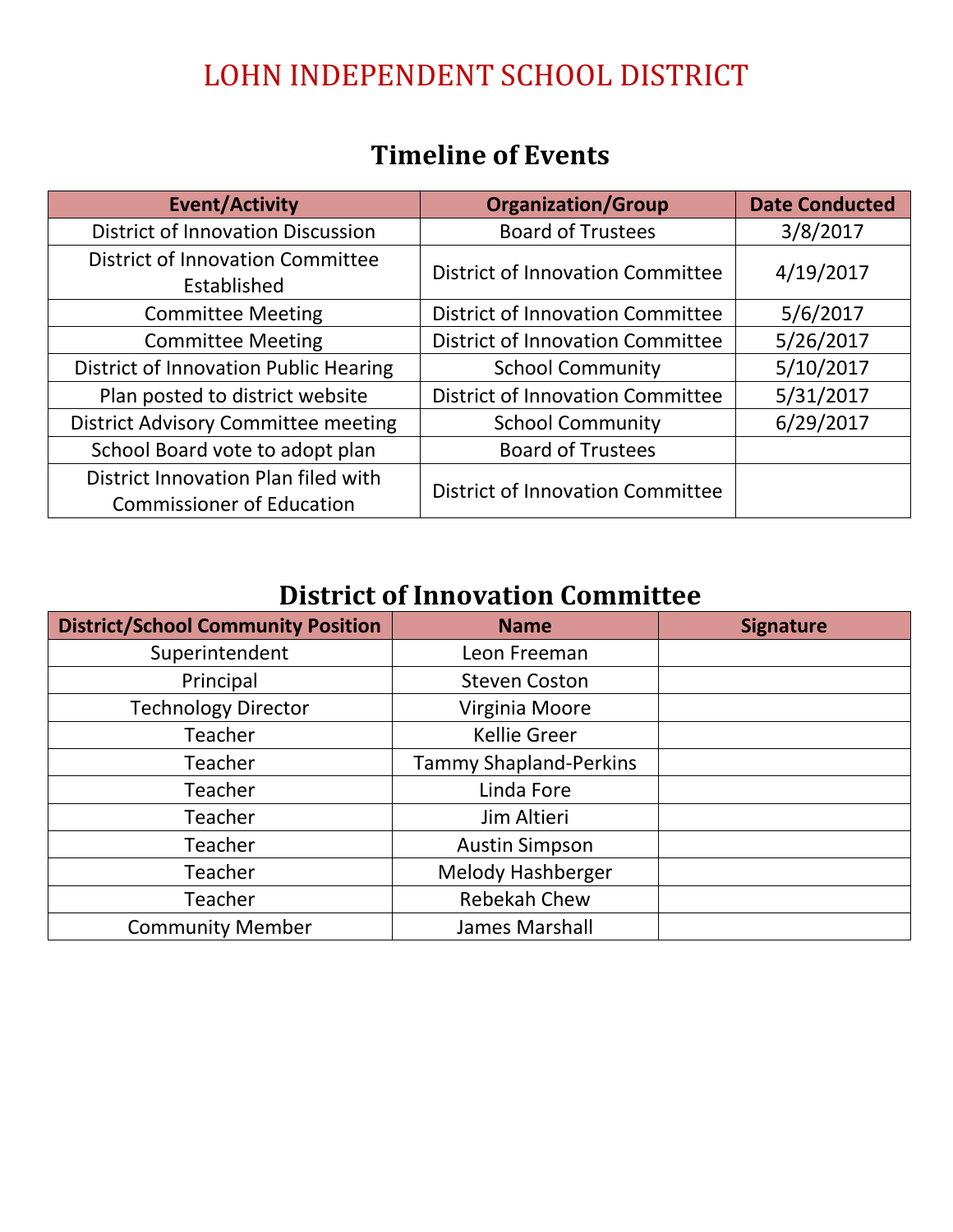### **District of Innovation Plan**

### **1. Attendance (TEC 25.092)**

### **Summary of TEC:**

Currently, a student in any grade level from kindergarten through grade 12 may not be given credit or a final grade for a class unless the student is in attendance for at least 90 percent of the time the class is offered.

### **Innovation/Rationale:**

Local data from previous years has shown a direct correlation between a student's attendance and his/her academic success-including STAAR results. The Lohn ISD reserves the right to require a minimum of 95% attendance to earn credit. Those students who have less than 95% attendance will be required to attend additional instructional opportunities to complete their academic requirements.

### **2. Probationary Contracts (21.002, 21.102)**

### **Summary of TEC:**

Under current law, probationary periods for newly hired teachers who have been in public education for at least five of the previous eight years cannot exceed one year.

#### **Innovation/Rationale:**

This one year period is insufficient in some cases to fully determine the teacher's effectiveness in the classroom. Flexibility from TEC 21.002 will permit the District the option to issue a probationary contract for a period of up to three years for experienced teachers, counselors, nurses, and certified librarians newly hired in Lohn ISD. This will allow for better evaluation and teacher effectiveness through yearly appraisal.

### **3**. **Return to Probationary Contract (TEC 21.106)**

### **Summary of TEC:**

Under current education code, a district may in lieu of discharging/or not renewing a teacher employed under continuing or term contract with "written consent of the teacher" may return said teacher to a probationary contract. Teachers returned to probationary contract status must serve a new probationary contract period as provided by TEC 21.102.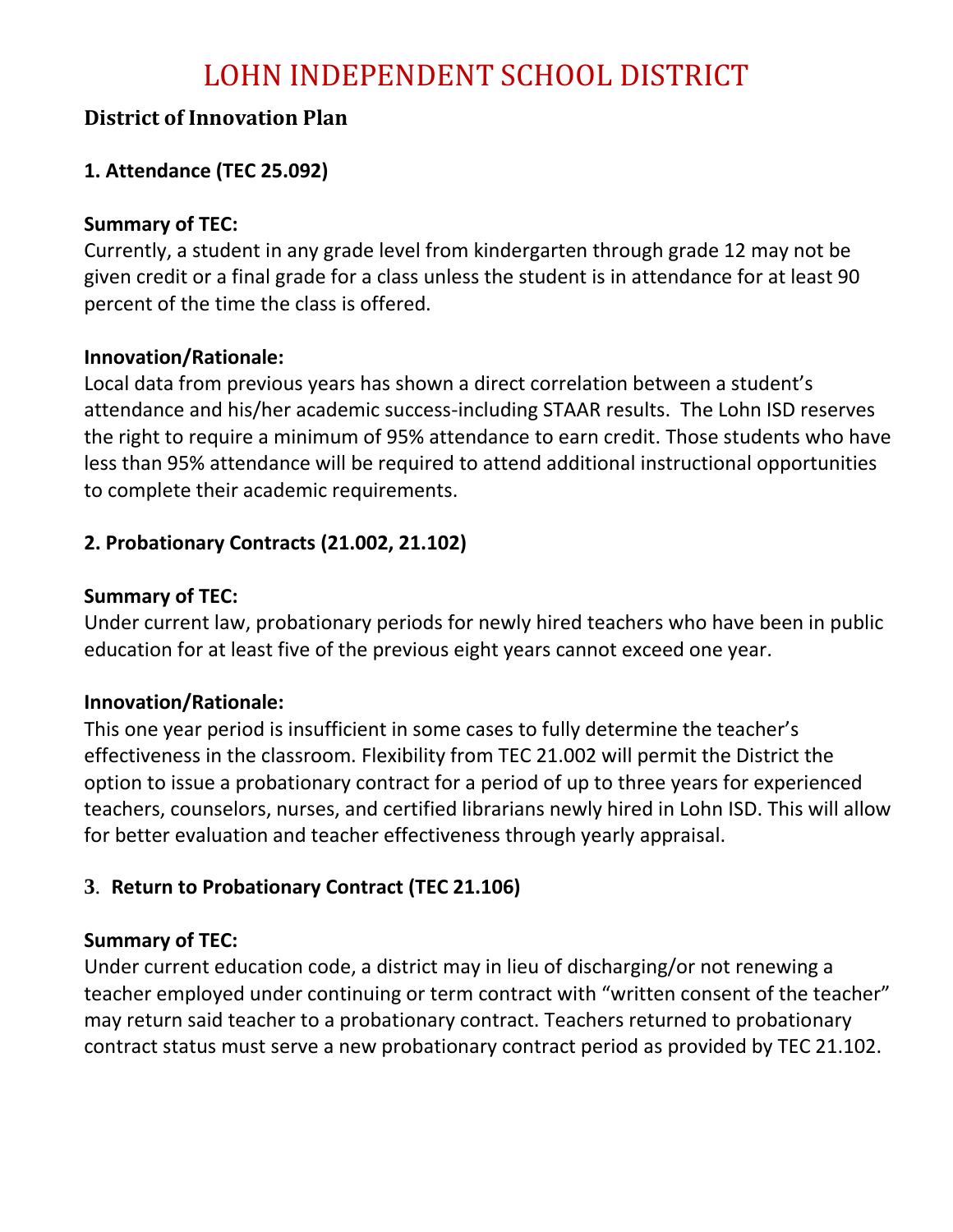#### **Innovation/Rationale:**

The Lohn ISD board of trustees reserves the right to return a continuing or term contract teacher back to a probationary contract without the written consent of said teacher. This is a method that might be used to grant a reprieve to a teacher who would otherwise face discharge or non-renewal. This action may only be initiated by recommendation of the superintendent to the board of trustees, who must approve the recommendation by majority vote in a duly-posted meeting.

## **4. Teacher Certification (TEC 21.003) (TEC 21.005)**

### **Summary of TEC**

Currently school district teachers are only authorized to teach courses in their certified teaching areas. Exceptions to this are contingent upon TEA approving a request for probationary certification.

#### **Innovation/Rationale**

As a small, rural district, Lohn ISD teachers are often required to teach multiple grade levels and/or different subject areas. Lohn ISD reserves the right to locally approve teachers to teach core subjects outside of their current certified area for a period of one school year with superintendent approval. This arrangement may be extended as approved by the board of trustees. Courses considered as electives may be approved at the discretion of the superintendent and board of trustees.

### **5. Teacher and Principal Evaluation (TEC 21.203, 21.352, 21.354)**

### **Summary of TEC**

The state of Texas has used the Professional Development and Appraisal System (PDAS) teacher appraisal system since 1997. The state issued a new teacher appraisal system in 2016-2017, the Texas Teacher Evaluation and Support System (T-TESS). Lohn ISD policy requires teachers on term or probationary contracts to be formally evaluated annually. Principals are evaluated annually on T-PESS.

#### **Innovation/Rationale:**

A committee of administrators and teachers will develop a teacher evaluation system that may include any combination of PDAS, T-TESS, T-PESS, and any other best practices to develop local evaluation tools that fit the needs and goals of Lohn ISD.

A. Lohn ISD will create and use a locally-developed teacher appraisal tool.

B. Lohn ISD will create and use a locally-developed principal evaluation tool.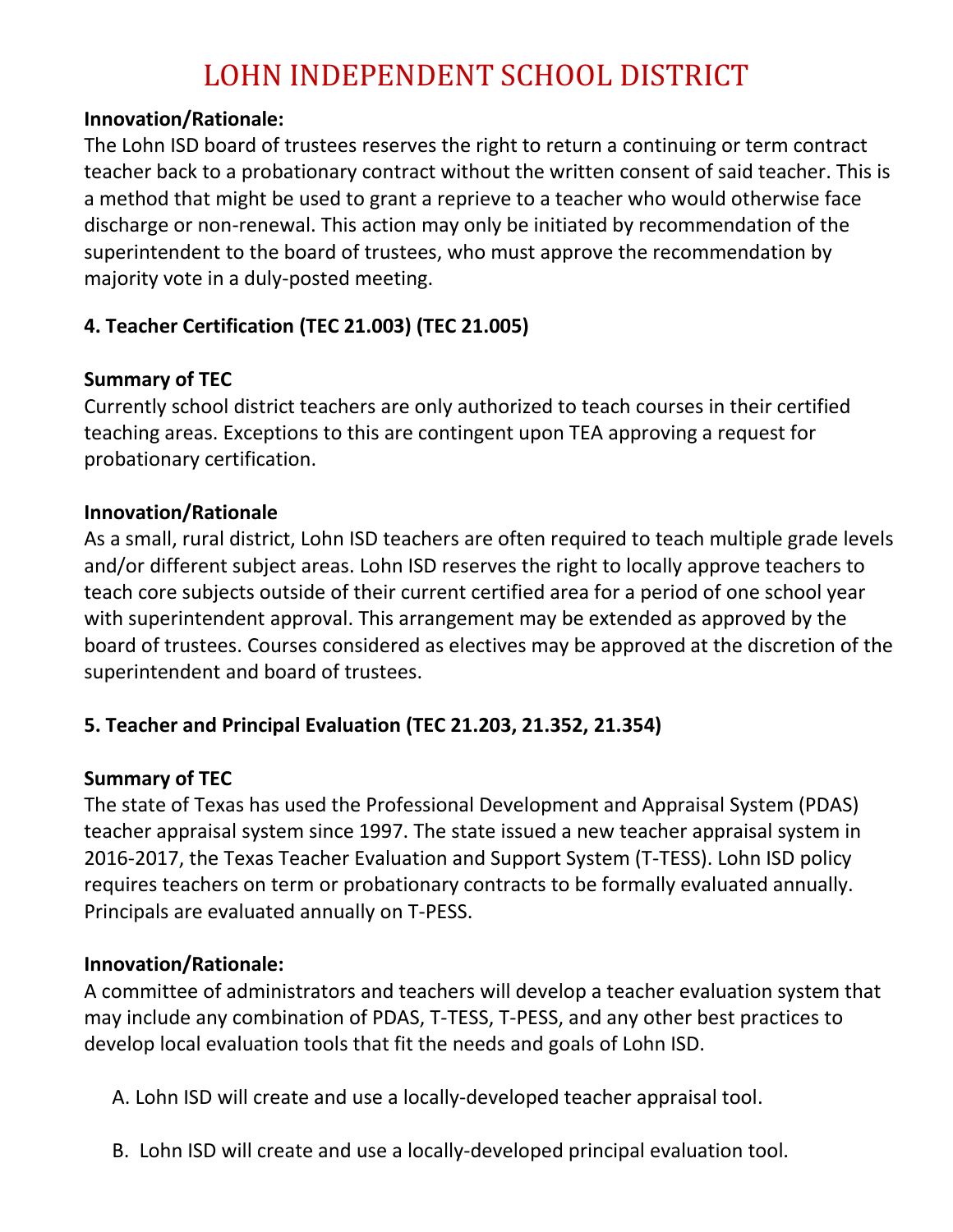C. These evaluation tools will be developed with input from administration and teachers. It will use staff input, PDAS, T-TESS, T-PESS, and any other relevant best practice.

D. Lohn ISD's teachers and principals will be formally evaluated annually.

E. The teacher appraisal tool will include an annual summative conference to discuss the year and to set personal goals and provide focus for a professional improvement plan for the coming year. These locally-developed plans should reflect the strengths, areas of concern, and goals for Lohn ISD personnel.

### **6. Removal by a Teacher (TEC 37.002)**

### **Summary of TEC**

A teacher may remove from class a student who has been documented by the teacher to repeatedly interfere with the teacher's ability to communicate effectively with the students in class. Furthermore, a student whose behavior is unruly, disruptive, or abusive may be referred to the campus behavior coordinator and/or principal. The principal may place the student into another appropriate classroom, into in-school suspension, or into a disciplinary alternative education program.

#### **Innovation/Rationale**

In addition to TEC 37.002 current format, Lohn ISD reserves the right to revoke the transfer status of students whose behavior is cause for removal by a teacher from the classroom or a student whose on-campus behavior repeatedly violates the Lohn ISD student code of conduct.

Lohn ISD reserves the right to revoke the transfer status of students who fall below Lohn ISD attendance standards.

This flexibility will allow Lohn ISD to grant inter-district transfer students who may not currently meet Lohn ISD requirements an opportunity to re-establish their discipline and attendance records.